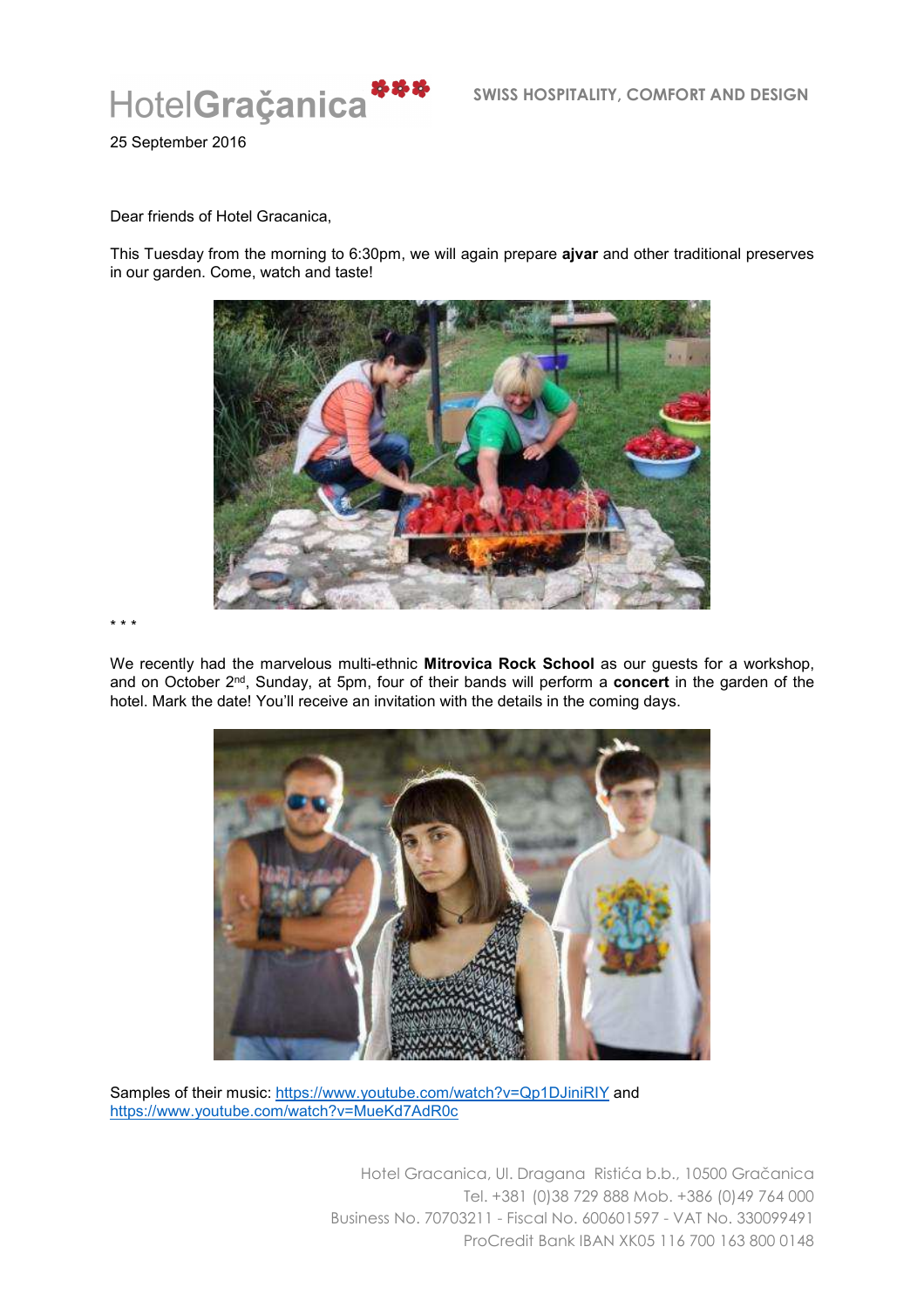

The **New York Times** recently published an article about the Kosovo's medieval monasteries, with several paragraphs about our hotel, "Kosovo's first and only boutique hotel", and the **meze** we offer every Saturday from 12 noon to 9pm, at 8.50 € per person:

"In late May, just shy of the summer season, I found myself the only diner in the hotel restaurant on a Saturday night, its pine tables covered in bright geometric textiles from a nearby town. In a short time I had before me a full platter of meze in the Kosovar style, which is Turkish-inspired but distinctly Balkan: ground chicken and beef kofte, mushrooms stuffed with carrot and crème fraîche, hot peppers cooked in spicy yogurt, accompanied by a large disc of pitarke bread, which is like pita but softer inside, and was clearly intended for multiple diners though I finished it all myself without any problem. Ajvar, a sweet red-pepper jam, brightens everything."



For the full article, see http://www.nytimes.com/2016/09/18/travel/the-medieval-monasteries-ofkosovo.html? r=2.

\* \* \*

Thanks to our Italian guests who brought their drone along, we now have a beautiful video of the **hotel and surroundings seen from the air**: https://www.youtube.com/watch?v=fZ2-nwXWBjw



\* \* \*

Hotel Gracanica, Ul. Dragana Ristića b.b., 10500 Gračanica Tel. +381 (0)38 729 888 Mob. +386 (0)49 764 000 Business No. 70703211 - Fiscal No. 600601597 - VAT No. 330099491 ProCredit Bank IBAN XK05 116 700 163 800 0148